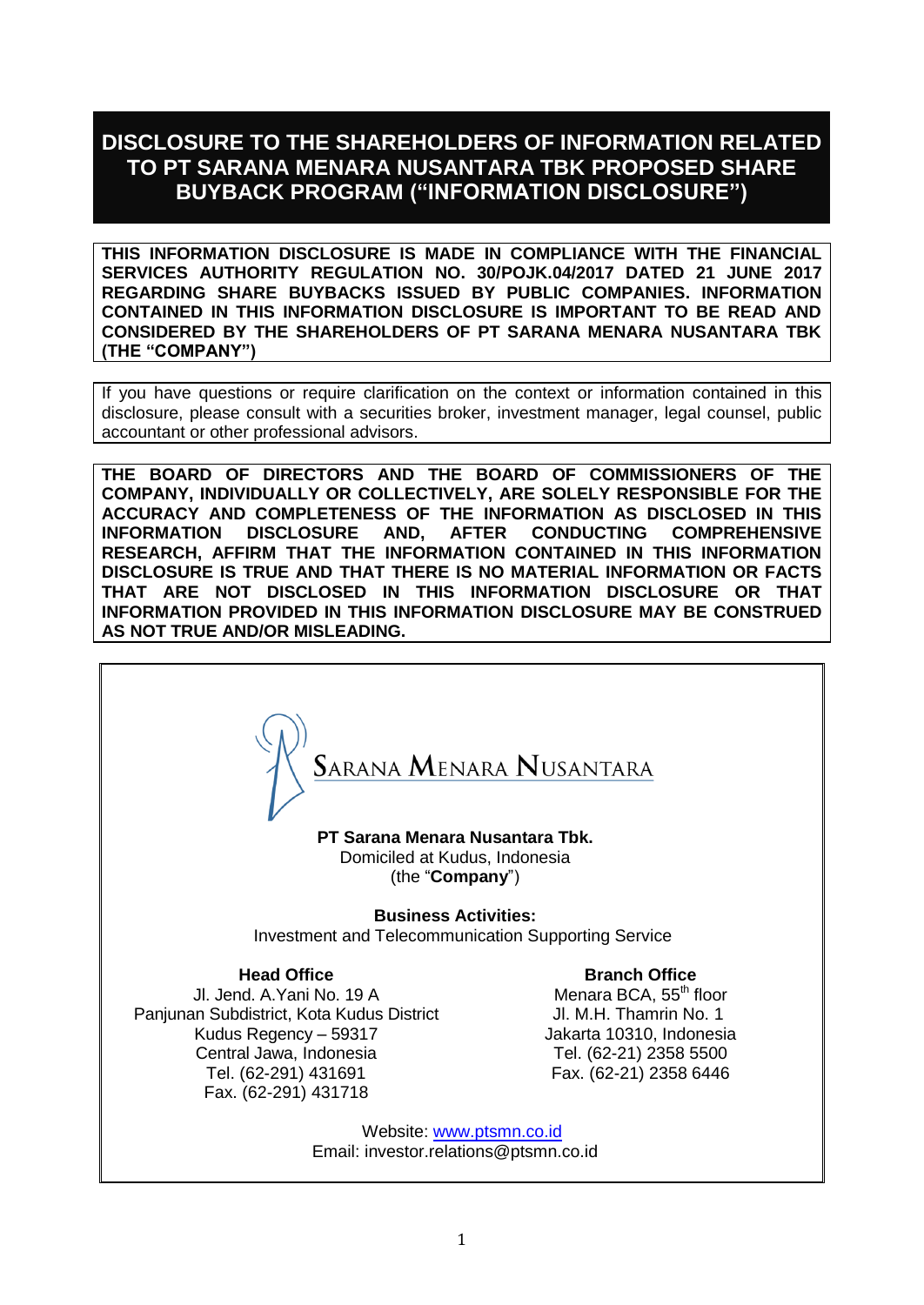The Company hereby informs the shareholders of the Company that the Company plans to conduct a share buyback of the Company's shares that have been issued and are registered on the Indonesia Stock Exchange (*Bursa Efek Indonesia* or "**BEI**") in a maximum amount of 5% (five percent) of the total issued and paid-up capital of the Company or at a maximum amount of 2,550,731,250 (two billion five hundred fifty million seven hundred thirty one thousand two hundred and fifty) shares of the Company ("**Share Buyback**"). The Share Buyback program will be conducted within 18 (eighteen months) after the Share Buyback program is approved by a Company's Extraordinary General Meeting of Shareholders ("**GMS**") in accordance with Law No. 40 Year 2007 regarding Limited Liability Companies ("**Company Law**") and Financial Services Authority Regulation No. 30/POJK.04/2017 regarding Share Buybacks Issued By Public Companies ("**POJK No. 30/2017**").

In order to undertake a Share Buyback by the Company, and in compliance with the Company Law and POJK No. 30/2017, it is necessary to obtain approval for a Share Buyback program from a Company's GMS. The Company plans to conduct such extraordinary GMS on Friday, August 10, 2018 or on another date that may be determined if there is a postponement of that date. The announcement regarding the plan for the Company's GMS will be announced in 1 (one) nation-wide Indonesian daily newspaper, the Indonesia Stock Exchange website, and the Company's website, [www.ptsmn.co.id,](http://www.ptsmn.co.id/) on July 4, 2018. The authorized party(s) to attend or to be represented in the GMS are the shareholders whose names are listed in the Company's Shares Register and/or the Company's shareholders in the securities sub accounts of the Indonesia Central Securities Depository (*PT Kustodian Sentral Efek Indonesia* or "**KSEI**") at the close of trading of the Company's shares on the BEI on July 18, 2018.

# **This Information Disclosure is issued in Jakarta on July 4, 2018**

# **INFORMATION REGARDING THE COMPANY SHARE BUYBACK PROGRAM**

The Company hereby advises the Company's shareholders to obtain all information required regarding the Company's plan to conduct a Share Buyback so that the shareholders will be fully informed of the particulars of the Share Buyback program. The Company plans to buy back a maximum amount of 5% (five percent) of the issued and paid-up capital of the Company or a maximum total of 2.550.731.250 (two billion five hundred fifty million seven hundred thirty one thousand two hundred and fifty) shares of the Company.

In accordance with the Company's Articles of Association and Indonesian Company Law, the Share Buyback will require approval from a GMS which shall be attended by shareholders representing at least 2/3 (two thirds) of the total shares issued by the Company with valid voting rights and the Share Buyback plan must be approved by more than 2/3 (two thirds) of all shares with voting rights attending the GMS.

# **A. ESTIMATED SCHEDULE / TERM OF THE EXECUTION OF SHARE BUYBACK PROGRAM**

The Share Buyback program will become effective after the Company has obtained approval from the EGMS. In accordance with POJK No. 30/2017, the Share Buyback program will be valid within an 18 (eighteen) month period, from the date of the GMS which approves the Share Buyback plan. As such, the execution of the Share Buyback program will be valid starting from **August 13, 2018** and concluding on **February 13, 2020** or other dates to be determined by the EGMS in accordance with the prevailing laws and regulations.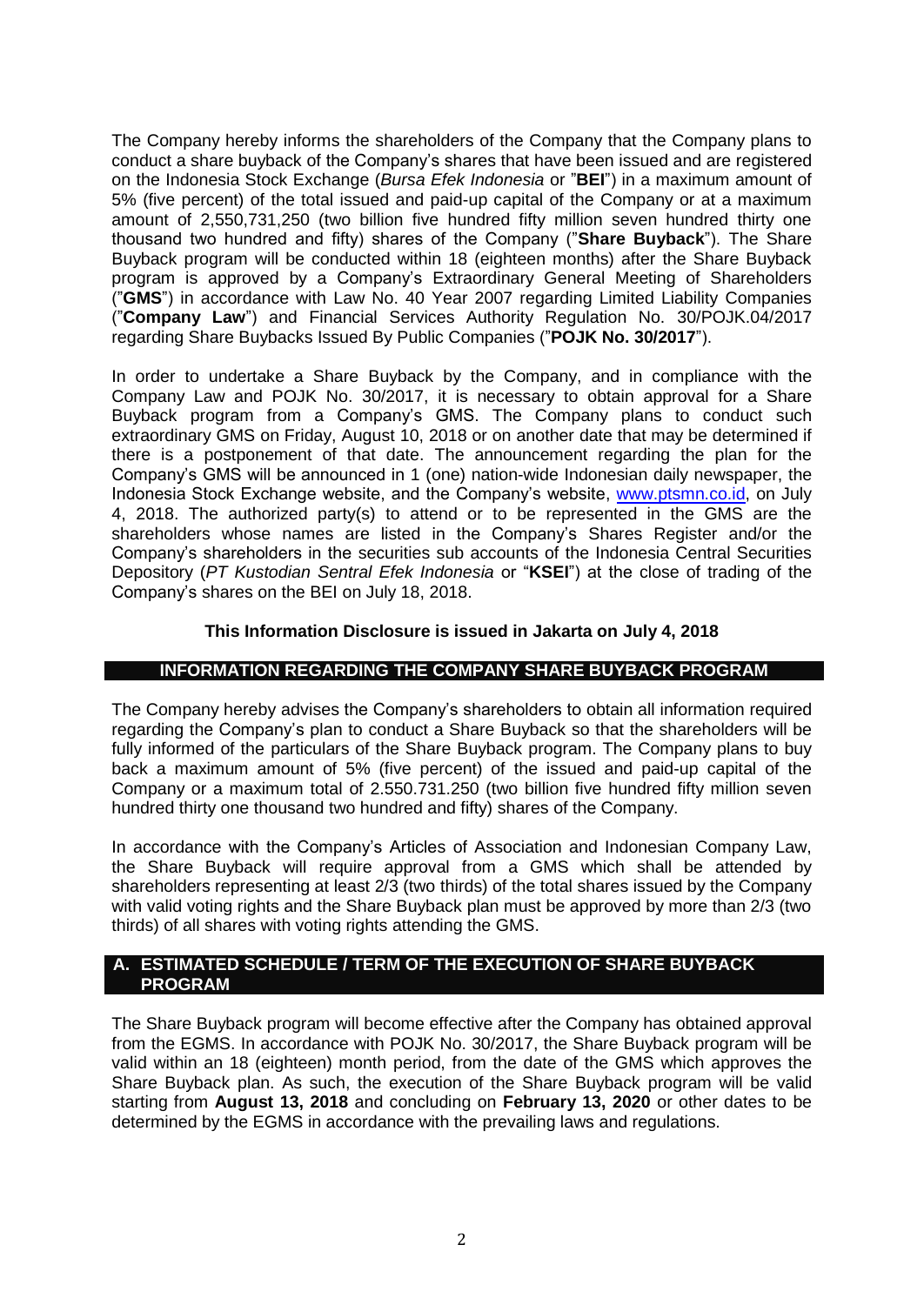## **B. ESTIMATED FEE OF THE SHARE BUYBACK PROGRAM AND TOTAL NOMINAL VALUE OF SHARES ELIGIBLE FOR THE BUYBACK OF THE COMPANY**

#### **Estimated Shares Buyback Fee**

The Company shall incur a fee for the Share Buyback program related to share purchase transactions amounting to 0.25% (zero point two five percent) of the value of the shares purchased.

# **Total Nominal Value of Buyback Shares**

The Company intends to conduct a Share Buyback program of as much as 5% of the total issued and paid-up capital of the Company. In connection with such, the total buyback of shares will not exceed 2,550,731,250 (two billion five hundred fifty million seven hundred thirty one thousand two hundred and fifty) shares with a nominal value of IDR10.00 (ten Rupiah) per share equivalent to a total nominal value of the buyback of shares of approximately IDR 25,507,312,500 (twenty five billion five hundred seven million three hundred twelve thousand five hundred Rupiah).

### **C. DESCRIPTION, CONSIDERATION, AND REASON FOR THE SHARES BUYBACK**

The Company currently has adequate cash flows and a low debt leverage ratio, when compared to equivalent and similar peer companies, that will allow the Company to undertake a Share Buyback program. As of March 31, 2018, the Company recorded undeterminated retained earnings in the amount of approximately IDR 6.5 Trillion and will continue to record positive growth. In addition, the traded value of the Company's shares in the market are relatively low compared to the value of shares of other peer companies in the same industry.

Based on the above, the Company intends to conduct a Share Buybackprogram. The Share Buyback program is also expected to provide greater flexibility to the Company in managing capital in order to achieve a more efficient capital structure.

The Company believes that the Share Buyback program does not affect the Company's business activities as the Company has adequate working capital to fund its business activities.

#### **D. ESTIMATION OF DEGRADATION OF THE COMPANY'S REVENUES AS A RESULT OF THE EXECUTION OF THE SHARE BUYBACK AND THE IMPACT ON THE FINANCING COST OF THE COMPANY**

The Company believes that the execution of the Share Buyback program will not have a material negative impact on the Company's business activities as the Company has sufficient working capital and financial resources to conduct the Share Buyback program while maintaining the Company's business activities.

# **E. PROFIT PROFORMA PER SHARE AFTER THE IMPLEMENTATION OF THE SHARE BUYBACK (BY CONSIDERING DECLINE REVENUE)**

The conduct of the Share Buyback will not impact the Company's revenue. With the change in the number of outstanding shares, the plan for a Share Buyback is expected to not significantly impact the Company's profit per share.

Below is the Company's net profit proforma per share if the Share Buyback program is implemented: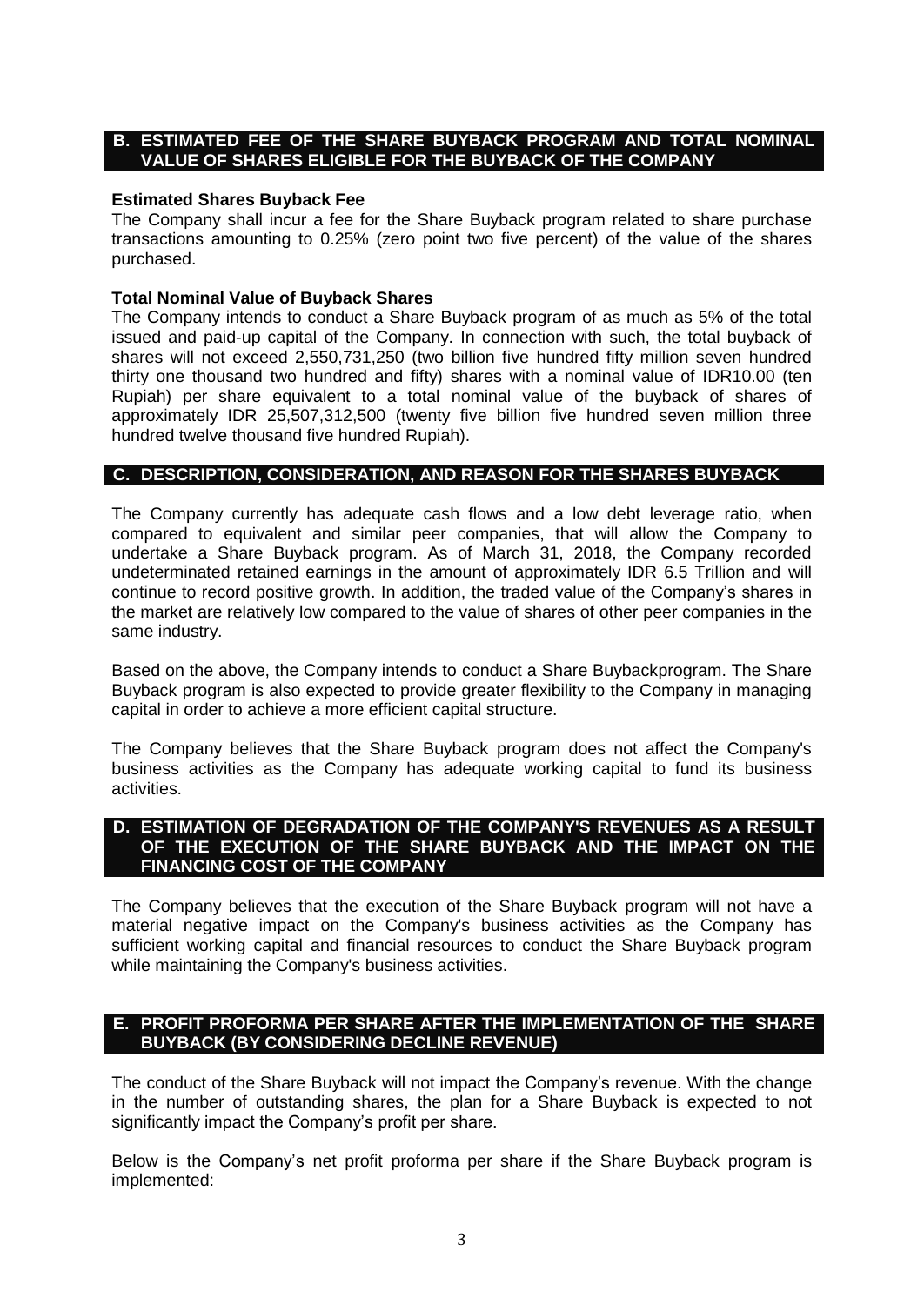| <b>Information</b>                      | <b>Before the Shares</b><br><b>Buyback</b><br>(Per March 31,<br>2018) | <b>Before the Shares</b><br>Buyback** | <b>Amount of Shares</b><br><b>Buyback</b> | <b>After the Shares</b><br><b>Buvback</b><br><b>Taking Account of</b><br><b>Stock Split</b><br>(As of March 31,<br>$2018$ <sup>***</sup> |
|-----------------------------------------|-----------------------------------------------------------------------|---------------------------------------|-------------------------------------------|------------------------------------------------------------------------------------------------------------------------------------------|
| Net Sales*                              | .361,939                                                              | 1,361,939                             |                                           | 1,361,939                                                                                                                                |
| Net Profit attributed to the Owner of   |                                                                       | 518.705                               |                                           |                                                                                                                                          |
| the Parent Entitty*                     | 518.705                                                               |                                       | $\overline{\phantom{0}}$                  | 518,705                                                                                                                                  |
| <b>Total Average Distributed Shares</b> | 10,202,925,000                                                        | 51,014,625,000                        | 2,550,731,250                             | 48,463,893,750                                                                                                                           |
| Net Profit per Basic Shares*            |                                                                       |                                       |                                           |                                                                                                                                          |
|                                         | 50.84                                                                 | 10.17                                 | $\overline{\phantom{0}}$                  | 10.70                                                                                                                                    |

\*) *in rupiah million*

*\*\*) under the assumption that the stock split had occurred on March 31, 2018*

*\*\*\*) stock split with the ratio of 1:5 which valid effectively on the trading date on June 28, 2018.*

#### **F. METHOD TO BE APPLIED TO CONDUCT THE SHARE BUYBACK**

The Company will conduct the Share Buyback program in accordance with the following:

- 1. The Share Buyback will be conducted through trading at the Indonesian Stock Exchange.
- 2. The Company will appoint PT BCA Sekuritas to conduct the Share Buyback program within the Share Buyback period while taking into account the prevailing laws and regulations.

#### **G. RESTRICTION ON PRICE TO CONDUCT SHARES BUYBACK**

Restrictions on the Share Buyback price shall follow the applicable legal provisionsand accordance with POJK No. 30/2017.

#### **H. RESTRICTION OF THE PERIOD OF SHARES BUYBACK**

In connection with POJK No. 30/2017, the period of execution of the Share Buyback program shall be at the latest 18 (eighteen) months commencing from the EGMS date which approves the Share Buyback program of the Company.

### **I. ANALYSIS AND MANAGEMENT DISCUSSION ON IMPACT OF SHARES BUYBACK TOWARD THE COMPANY'S OPERATIONS AND GROWTH GOING FORWARD**

The Company believes that the execution of the Share Buyback program will not affect and/or negatively impact the Company's business activities considering that the Company has sufficient capital to develop and to operate the business in accordance with the prevailing regulations. The Company has financial flexibility which can be used for a Share Buyback. By executing the Share Buyback program it is expected that the Company will maintain the stability of stock prices in the future and provide flexibility in achieving a more efficient capital structure while enabling the Company to increase the earnings per share and the Return on Equity.

#### **J. Extraordinary General Meeting of Shareholders (EGMS)**

In relation to the Share Buyback program as described in this Information Disclosure, the Company intends to obtain approval from the shareholders of the Company at the proposed EGMS to be convened on Friday, August 10, 2018. The EEGMS will be conducted in accordance with the provisions of Company Law, POJK No. 30/2017, and Financial Services Authority Regulation No. 32/POJK.04/2014 dated December 8, 2014 on Planning and Holding General Meeting of Shareholders of Public Limited Companies, as amended by Financial Services Authority Regulation No. 10/POJK.04/2017 regarding Amendment to the Financial Services Authority Regulation No. 32/POJK.04/2014 regarding the Planning and Holding General Meeting of Shareholders of Public Limited Companies. In accordance with the applicable rules and regulations, the EGMS should be attended by shareholders representing at least 2/3 (two thirds) of the total shares issued by the Company with valid